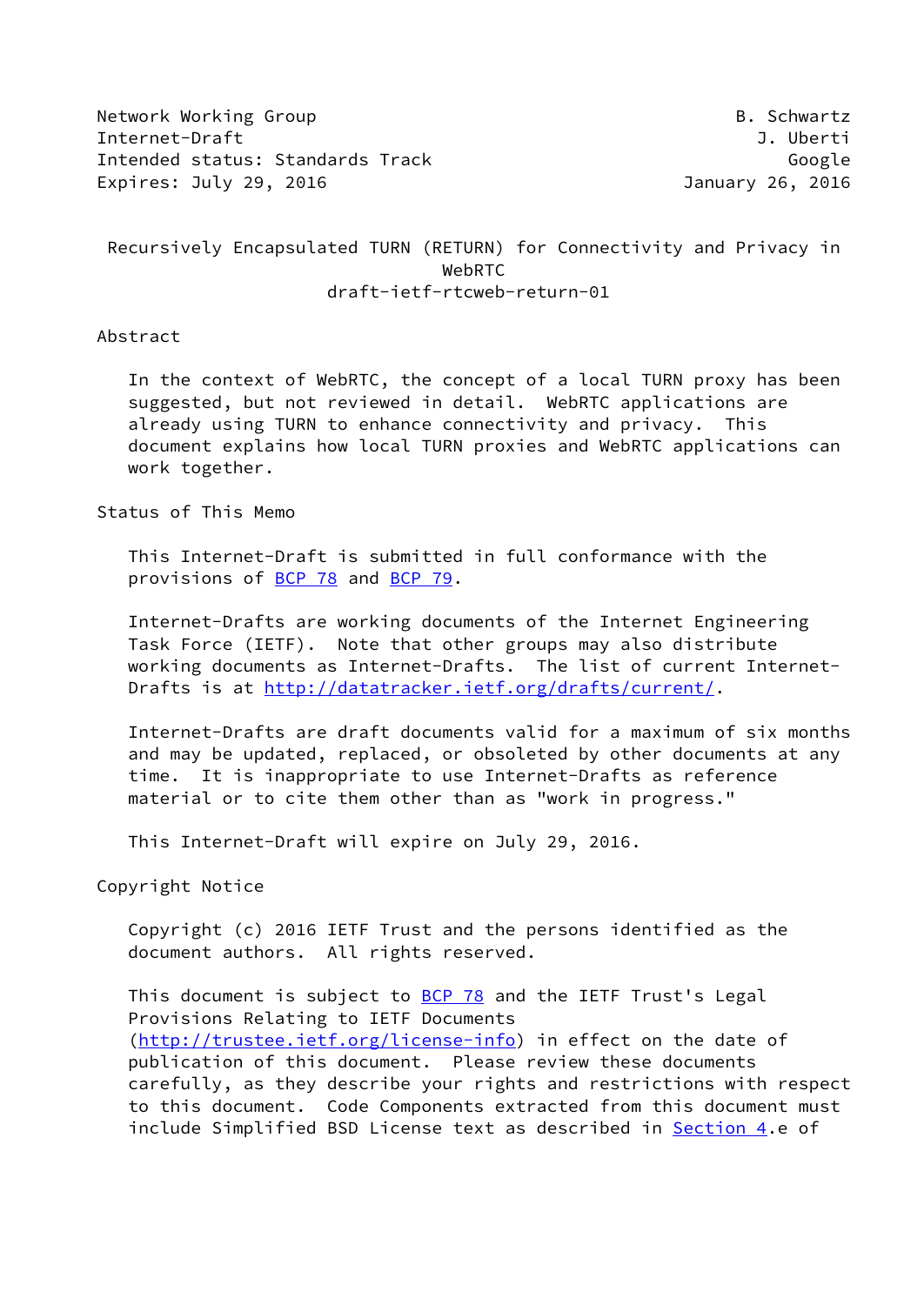```
Internet-Draft RETURN January 2016
```
 the Trust Legal Provisions and are provided without warranty as described in the Simplified BSD License.

# Table of Contents

| $\mathbf 1$ .               |                                                             | $\overline{2}$ |
|-----------------------------|-------------------------------------------------------------|----------------|
| 2.                          | Visual Overview of RETURN                                   | $\overline{4}$ |
| 3.                          |                                                             | $\frac{8}{8}$  |
| 3.1.                        |                                                             |                |
| 3.2.                        | Independent Path Control                                    | $\overline{a}$ |
|                             |                                                             | $\overline{9}$ |
| 4.1.                        |                                                             | 9              |
| 4.2.                        |                                                             | 10             |
| 4.3.                        | Proxy configuration leakiness                               | 10             |
| 4.4.                        |                                                             | 10             |
|                             |                                                             | 11             |
| 5.1.                        | ICE candidates produced in the presence of a proxy $\ldots$ | 11             |
| 5.2.                        | Leaky proxy configuration                                   | 11             |
| 5.3.                        | Sealed proxy configuration $\ldots$ ,                       | 11             |
| 5.4.                        |                                                             | 11             |
| 5.5.                        | Multiple physical interfaces                                | 12             |
| 5.6.                        |                                                             | 12             |
| 5.7.                        |                                                             | 12             |
| 5.8.                        | Interaction with SOCKS5-UDP                                 | 12             |
| 5.9.                        | Encapsulation overhead, fragmentation, and Path MTU         | 13             |
|                             | $5.10$ . Interaction with alternate TURN server fallback    | 13             |
|                             | $5.11$ . Reusing the same TURN server                       | 13             |
|                             |                                                             | 14             |
| 6.1.                        | Firewalled enterprise network with a basic application.     | 14             |
| 6.2.                        | Conflicting proxies configured by Auto-Discovery and        |                |
|                             | local<br>policy $\ldots$                                    | 15             |
| $\underline{\mathcal{I}}$ . |                                                             | 16             |
| 8.                          |                                                             | 16             |
| 9.                          |                                                             | 16             |
|                             |                                                             | 17             |
| 10.1.                       |                                                             | 17             |
|                             | 10.2. Informative References 17                             |                |
|                             |                                                             | 18             |
|                             |                                                             |                |

<span id="page-1-0"></span>[1](#page-1-0). Introduction

TURN [\[RFC5766](https://datatracker.ietf.org/doc/pdf/rfc5766)] is a protocol for communication between a client and a TURN server, in order to route UDP traffic to and from one or more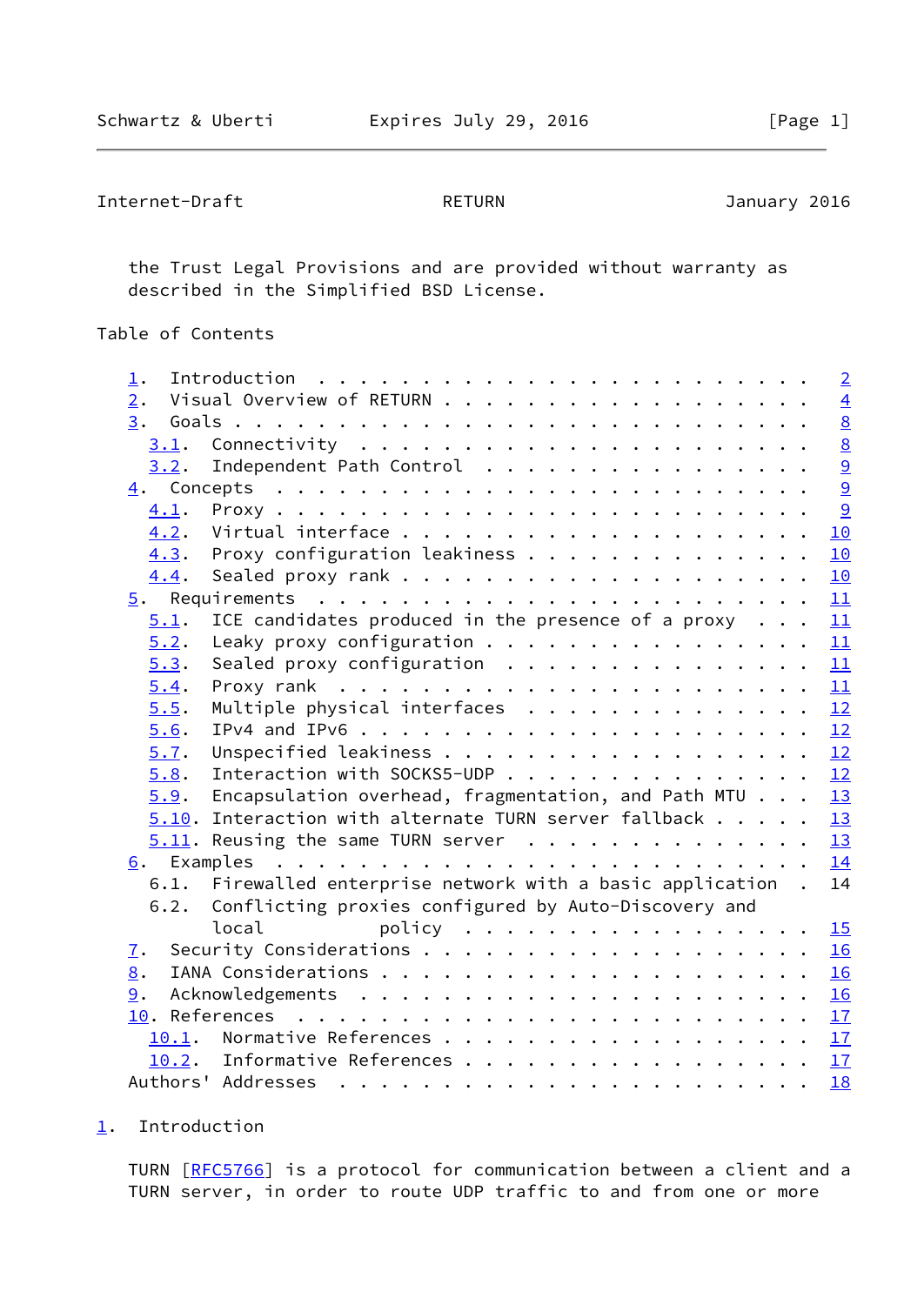peers. As noted in [\[RFC5766](https://datatracker.ietf.org/doc/pdf/rfc5766)], the TURN relay server "typically sits in the public Internet". In a WebRTC context, if a TURN server is to be used, it is typically provided by the application, either to provide connectivity between users whose NATs would otherwise prevent

|  | Schwartz & Uberti | Expires July 29, 2016 | [Page 2] |
|--|-------------------|-----------------------|----------|
|--|-------------------|-----------------------|----------|

Internet-Draft RETURN January 2016

 it, or to obscure the identity of the participants by concealing their IP addresses from one another.

 In many enterprises, direct UDP transmissions are not permitted between clients on the internal networks and external IP addresses, so media must flow over TCP. To enable WebRTC services in such a situation, clients must use TURN-TCP, or TURN-TLS. These configurations are not ideal: they send all traffic over TCP, which leads to higher latency than would otherwise be necessary, and they force the application provider to operate a TURN server because WebRTC endpoints behind NAT cannot typically act as TCP servers. These configurations may result in especially bad behaviors when operating through TCP or HTTP proxies that were not designed to carry real-time media streams.

 To avoid forcing WebRTC media streams through a TCP stage, enterprise network operators may operate a TURN server for their network, which can be discovered by clients using TURN Auto-Discovery [\[I-D.ietf-tram-turn-server-discovery](#page-19-1)], or through a proprietary mechanism. This TURN server may be placed inside the network, with a firewall configuration allowing it to communicate with the public internet, or it may be operated by a third party outside the network, with a firewall configuration that allows hosts inside the network to communicate with it. Use of the specified TURN server may be the only way for clients on the network to achieve a high quality WebRTC experience. This scenario is required to be supported by the WebRTC requirements document [[I-D.ietf-rtcweb-use-cases-and-requirements\]](#page-18-4) Section 3.3.5.1.

 When the application intends to use a TURN server for identity cloaking, and the enterprise network administrator intends to use a TURN server for connectivity, there is a conflict. In current WebRTC implementations, TURN can only be used on a single-hop basis in each candidate, but using only the enterprise's TURN server reveals information about the user (e.g. organizational affiliation), and using only the application's TURN server may be blocked by the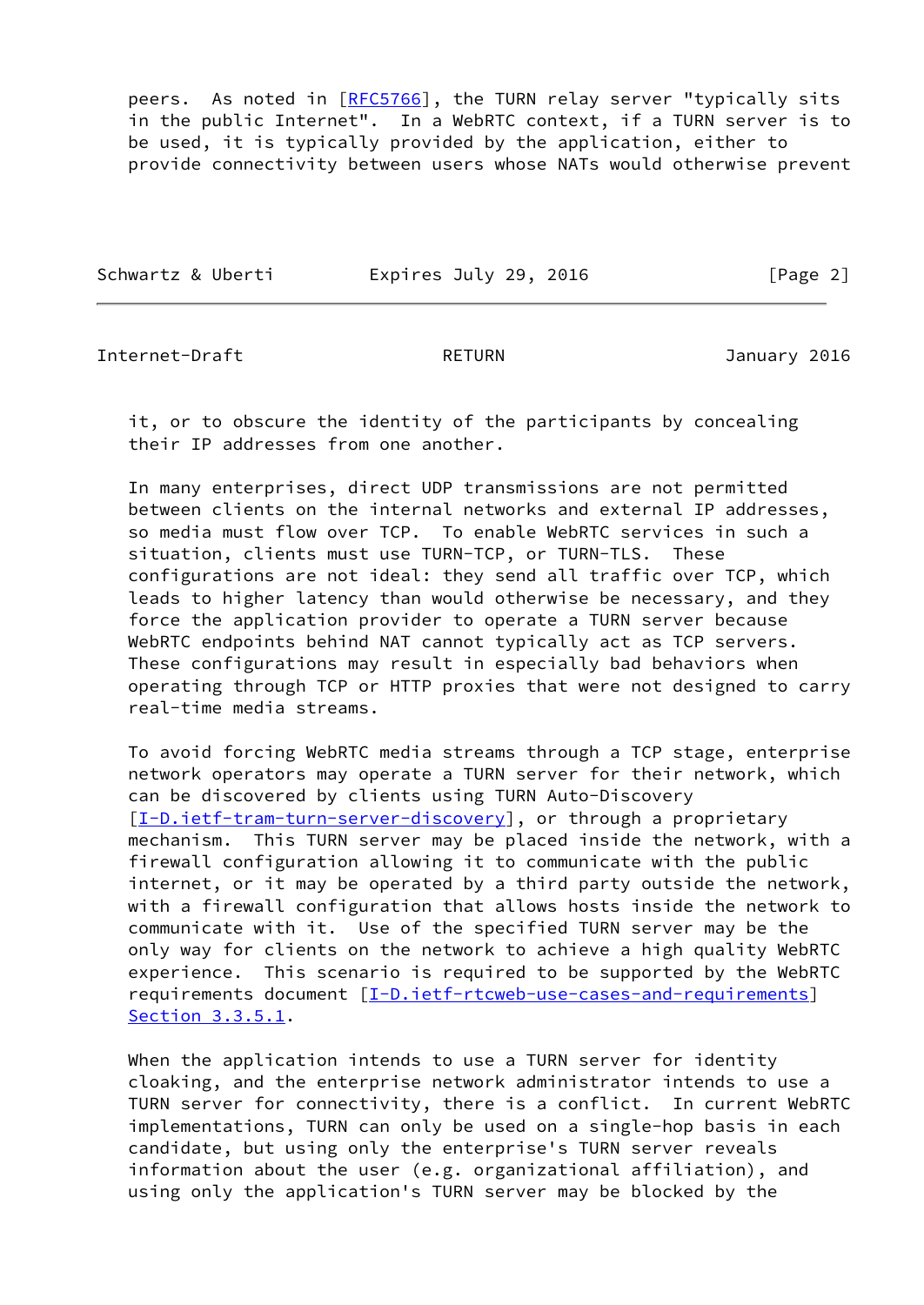network administrator, or may require using TURN-TCP or TURN-TLS, resulting in a significant sacrifice in latency.

 To resolve this conflict, we introduce Recursively Encapsulated TURN, a procedure that allows a WebRTC endpoint to route traffic through multiple TURN servers, and get improved connectivity and privacy in return.

Schwartz & Uberti Expires July 29, 2016 [Page 3]

<span id="page-3-1"></span>Internet-Draft RETURN January 2016

<span id="page-3-0"></span>[2](#page-3-0). Visual Overview of RETURN



Figure 1: Basic WebRTC ICE Candidates with TURN Server

Figure 1 shows a browser located inside a home or enterprise network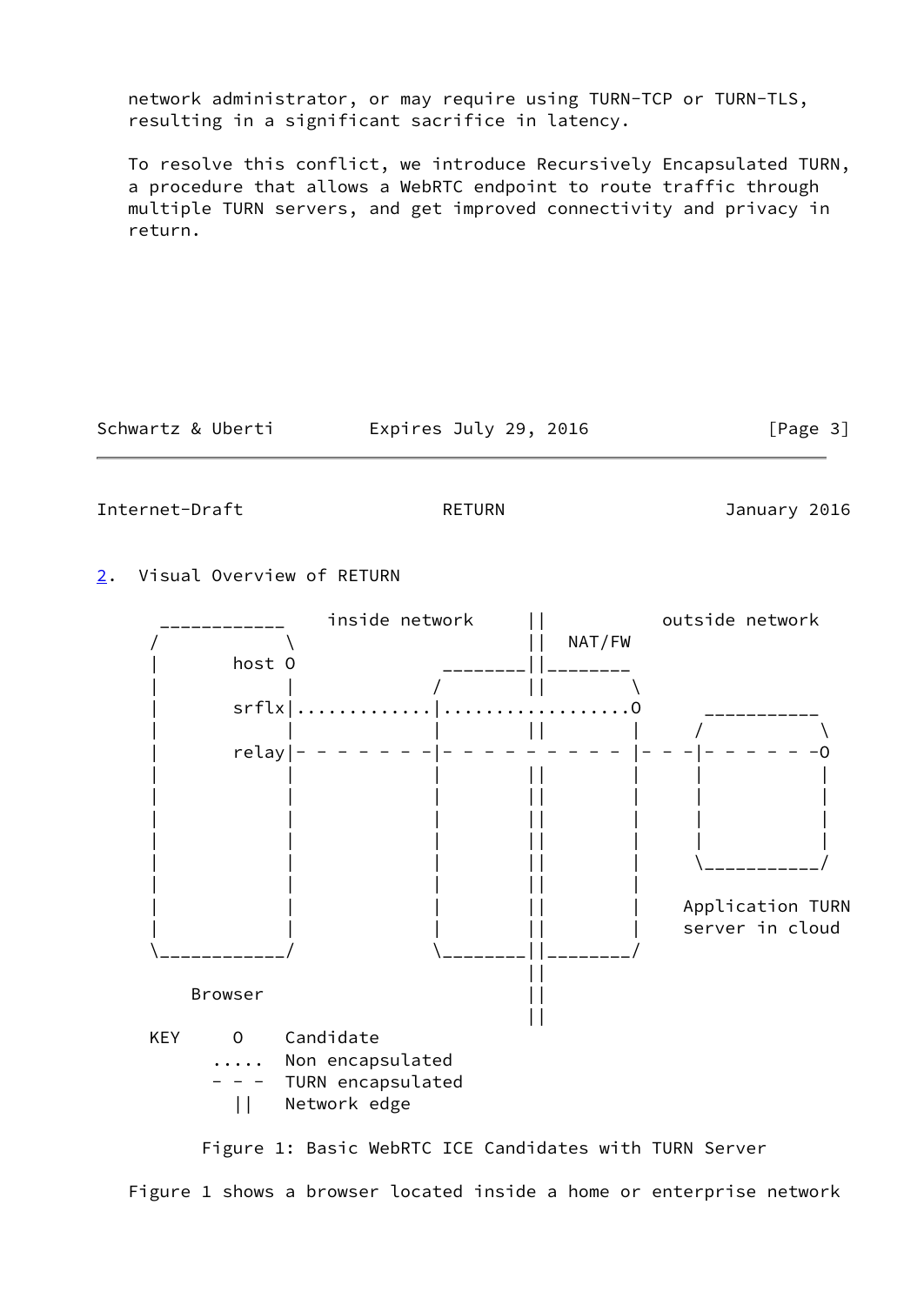which connects to the Internet through a Network Address Translator and Firewall (NAT/FW). A TURN server in the Internet cloud is also shown, which is provided by the WebRTC application via the JavaScript IceServers object.

 A WebRTC application can use a TURN server to provide NAT traversal, but also to provide privacy, routing optimizations, logging, or possibly other functionality. The application can accomplish this by forcing all traffic to flow through the TURN server using the JavaScript RTCIceTransportPolicy object [\[I-D.ietf-rtcweb-jsep](#page-18-5)]. Since this TURN server is injected by the application, we will refer to it as an Application TURN server.

Expires July 29, 2016  $[Page 4]$ 



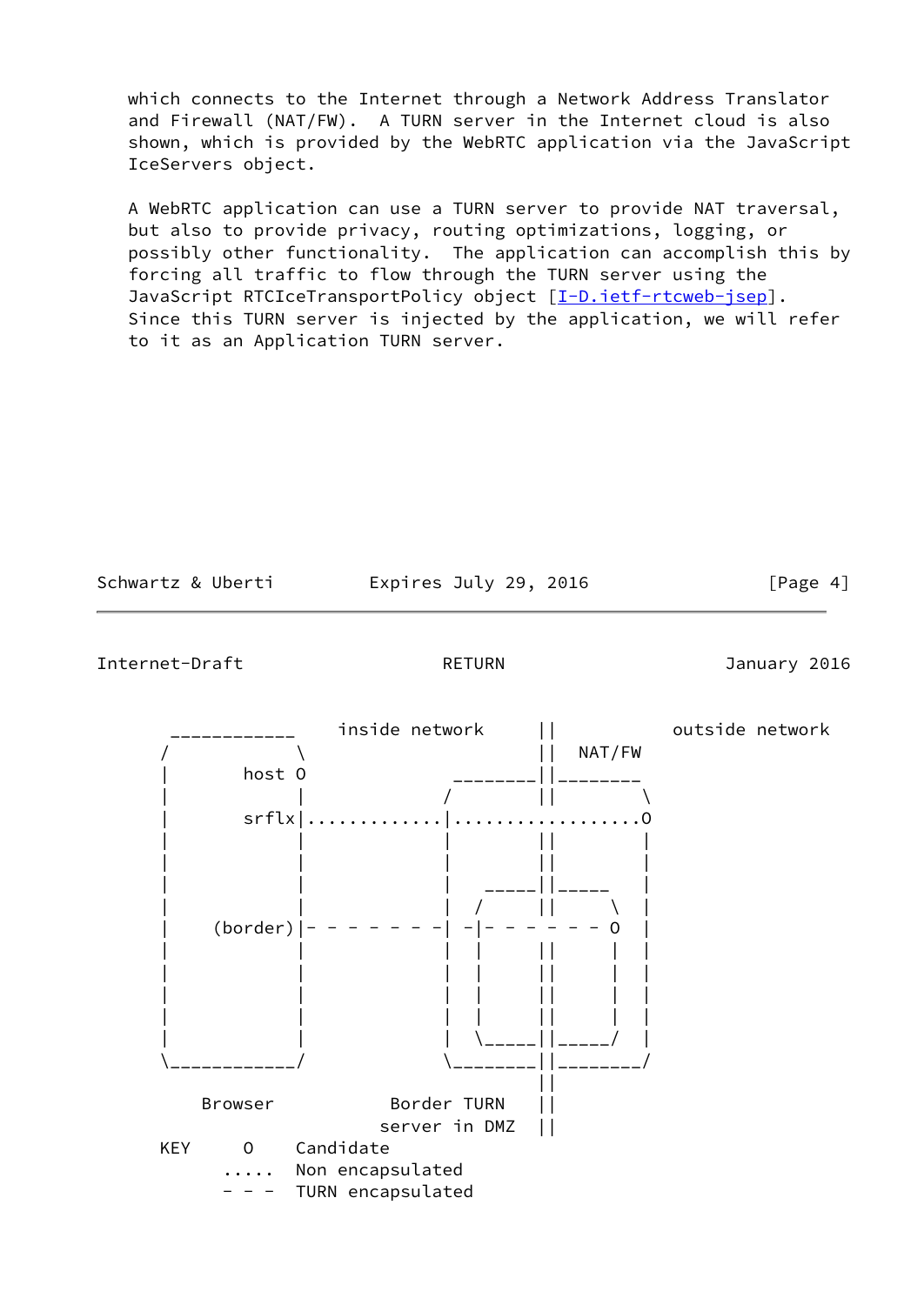|| Network edge

Figure 2: WebRTC ICE Candidates with DMZ TURN Server

 Figure 2 shows a TURN server co-resident with the NAT/FW, i.e. in the DMZ of the FW. This TURN server might be used by an enterprise, ISP, or home network to enable WebRTC media flows that would otherwise be blocked by the firewall, or to improve quality of service on flows that pass through this TURN server. This TURN server is not part of a particular application, and is managed as part of the border control system, so we call it a Border TURN Server.

 Figure 2 shows the port allocated on this TURN server as "(border)", not any particular candidate type, to distinguish it from the other ports, which have been represented as ICE candidates in accordance with the WebRTC specifications. This case is different, because unlike an Application TURN server, there is not yet any specification for how WebRTC should interact with a Border TURN server. Under what conditions should WebRTC allocate a port on a Border TURN server? How should WebRTC represent that port as an ICE candidate? This draft serves to answer these two questions.

| Schwartz & Uberti           | Expires July 29, 2016                                       | [Page 5]        |
|-----------------------------|-------------------------------------------------------------|-----------------|
| Internet-Draft              | <b>RETURN</b>                                               | January 2016    |
| $relay$  -<br>$(border)$  - | inside network<br>NAT/FW<br>host 0X<br>$-X -$<br>$  -$<br>0 | outside network |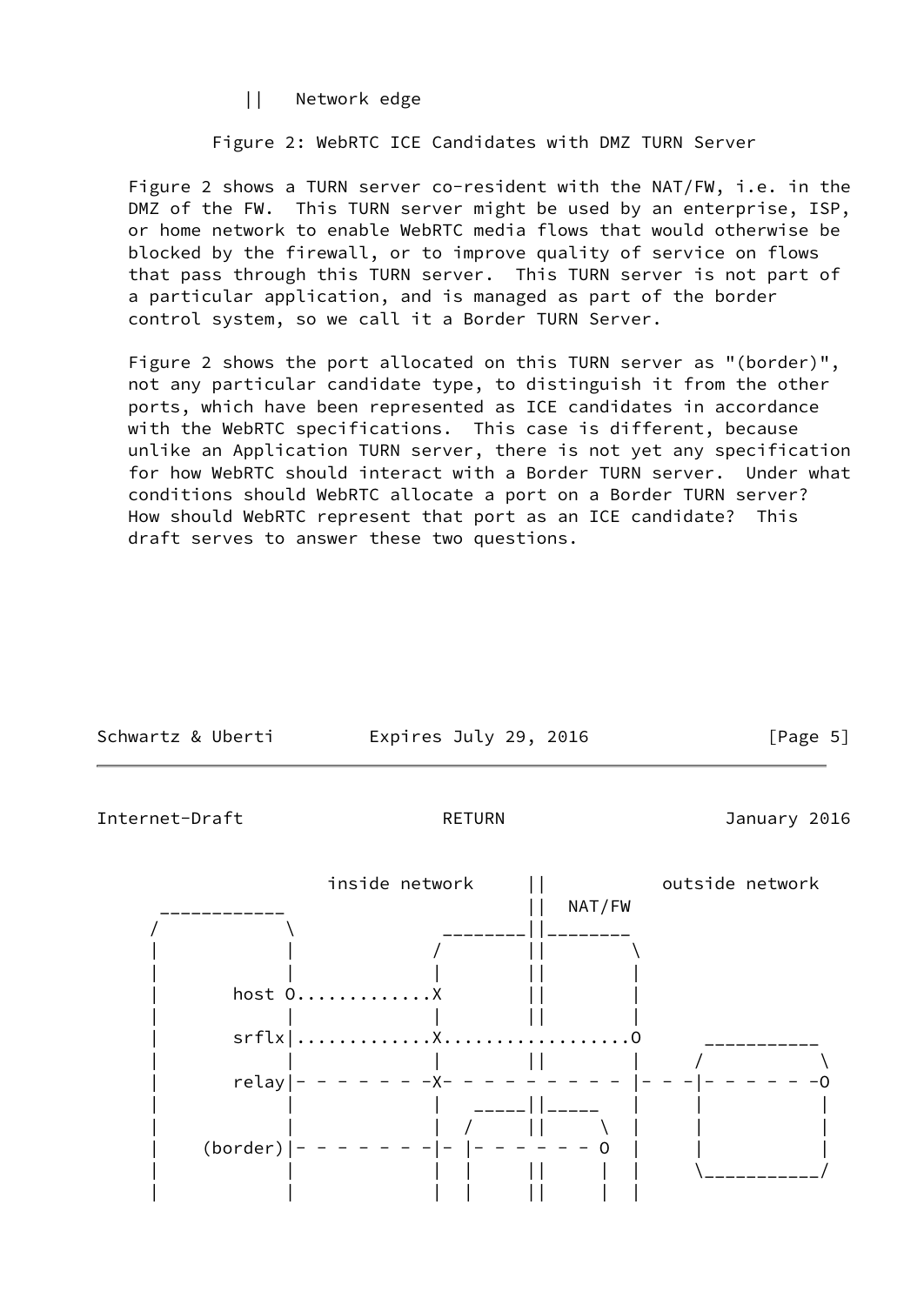

# Figure 3: WebRTC ICE Candidates with Application and Border TURN Servers

 In Figure 3, there is both an Application TURN server and a Border TURN server. The Firewall is blocking UDP traffic except for UDP traffic to/from the Border TURN server, so only the "(border)" port allocation will work. However, there is no specified way for WebRTC to use this port as a candidate. Moreover, this port on its own would not be sufficient to satisfy the user's needs. Both TURN servers provide important functionality, so we need a way for WebRTC to select a candidate that uses both TURN servers.

 The solution proposed in this draft is for the browser to implement RETURN, which provides a candidate that traverses both TURN servers, as shown in Figure 4.

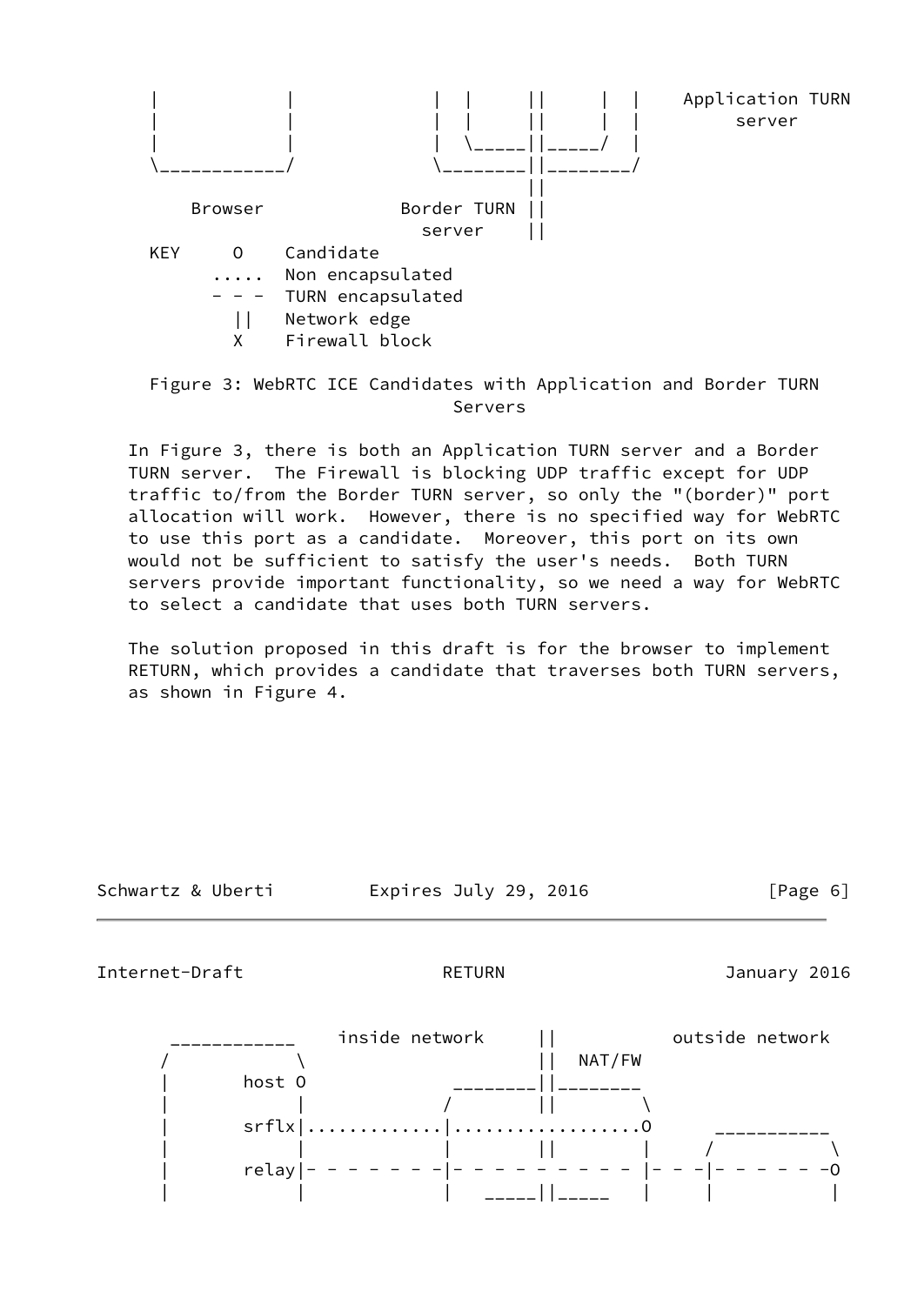

 Figure 4: WebRTC ICE Candidates with Application TURN and Border TURN Proxy Servers

 The Browser in Figure 4 implements RETURN, so it allocates a port on the Border TURN server, now referred to as a Border TURN Proxy by analogy to an HTTP CONNECT or SOCKS Proxy (see Figure 5), and then runs STUN and TURN over this allocation, resulting in three candidates: relay2, srflx2, and host2. The relay2 candidate causes traffic to flow through both TURN servers by encapsulating TURN within TURN - hence the name Recursively Encapsulated TURN (RETURN).

 The host2 and srflx2 candidates are probably identical, so one will be dropped by ICE. If the NAT/FW blocks UDP and the application uses only relay candidates, then the relay2 candidate will be selected. Otherwise, the other candidates will be used, in accordance with the usual ICE procedure.

 Only the browser needs to implement the RETURN behavior - both the Border TURN Proxy and Application TURN servers' TURN protocol usage is unchanged.

 Note that this arrangement preserves the end-to-end security and privacy features of WebRTC media flows. The ability to steer the

| Schwartz & Uberti | Expires July 29, 2016 | [Page 7] |
|-------------------|-----------------------|----------|
|-------------------|-----------------------|----------|

<span id="page-7-0"></span>Internet-Draft RETURN January 2016

media flows through multiple TURN servers while still allowing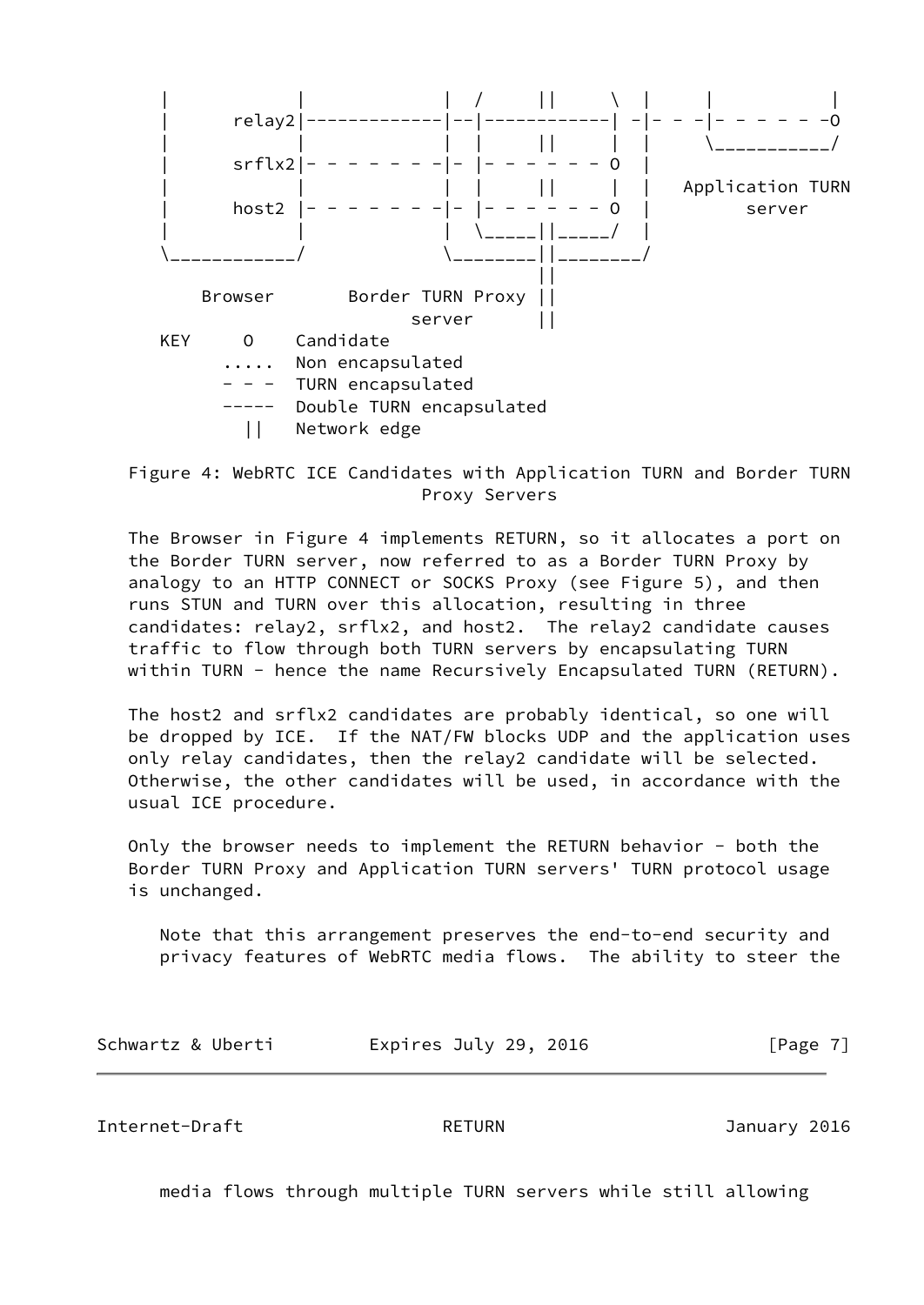end-to-end encryption and authentication is a key benefit of RETURN.



Figure 5: Similarity between HTTP/HTTPS Proxy and TURN Proxy

## <span id="page-8-0"></span>[3](#page-8-0). Goals

 These goals are requirements on this document (not on implementations of the specification).

## <span id="page-8-1"></span>[3.1](#page-8-1). Connectivity

As noted in [\[I-D.ietf-rtcweb-use-cases-and-requirements\]](#page-18-4) Section 3.3.5.1 and requirement F20, a WebRTC browser endpoint MUST be able to direct UDP connections through a designated TURN server configured by enterprise policy (a "proxy").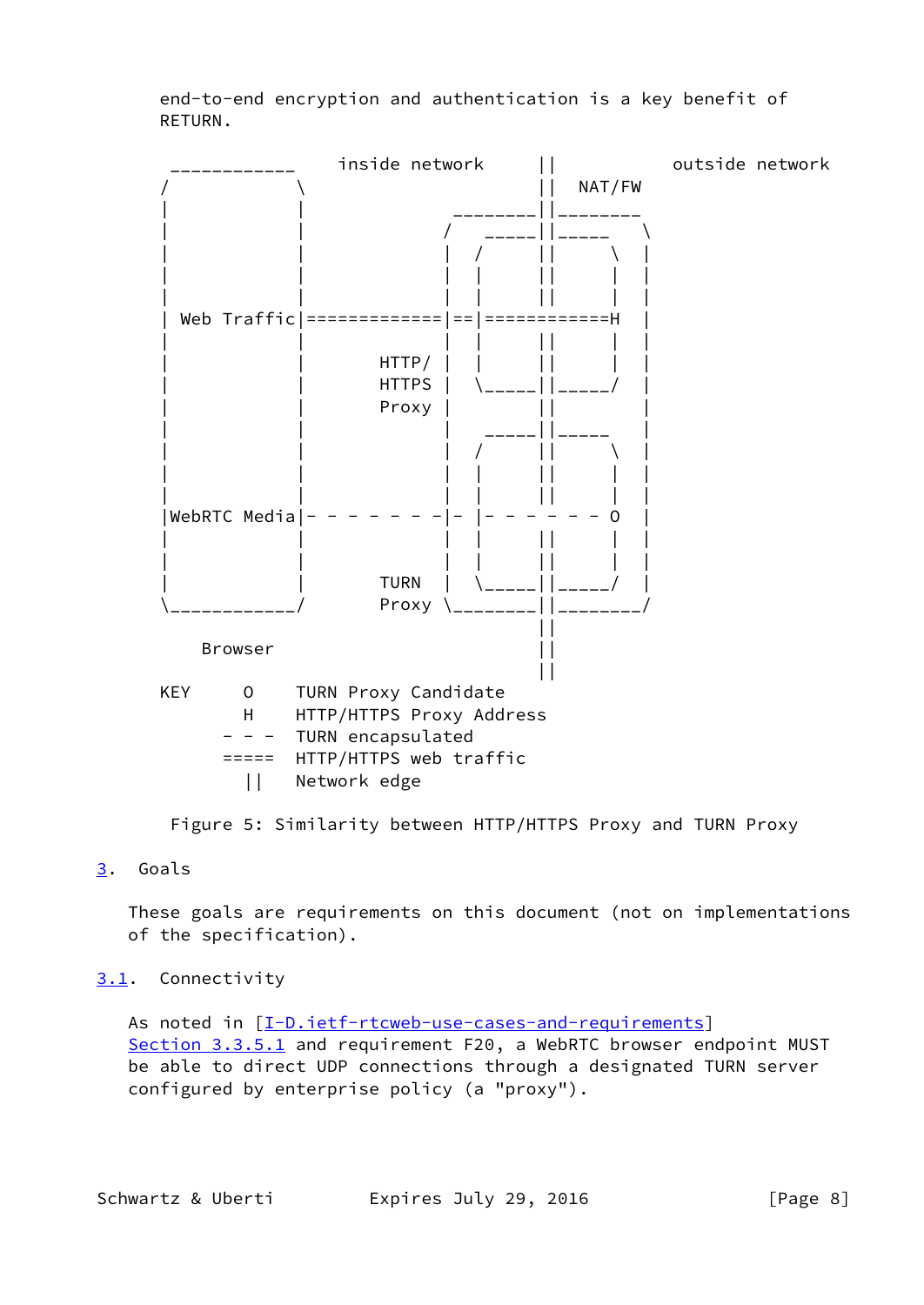<span id="page-9-2"></span> It MUST be possible to configure a WebRTC endpoint that supports proxies to achieve connectivity no worse than if the endpoint were operating at the proxy's address.

 For efficiency, network administrators SHOULD be able to prevent browsers from attempting to send traffic through routes that are already known to be blocked.

<span id="page-9-1"></span>[3.2](#page-9-1). Independent Path Control

 Both network administrators and application developers may wish to direct all their UDP flows through a particular TURN server. There are many goals that might motivate such a choice, including

- o improving quality of service by tunneling packets through a network that is faster than the public internet,
- o monitoring the usage of UDP services,
- o troubleshooting and debugging problematic services,
- o logging connection metadata for legal or auditing reasons,
- o recording the entire contents of all connections, or
- o providing partial IP address anonymization (as described in [[I-D.ietf-rtcweb-security\]](#page-18-6) Section 4.2.4).
- <span id="page-9-0"></span>[4](#page-9-0). Concepts

To achieve our goals, we introduce the following new concepts:

### <span id="page-9-3"></span>[4.1](#page-9-3). Proxy

 In this document a "proxy" is any TURN server that was provided by any mechanism other than through the standard WebRTC-application ICE candidate provisioning API [[I-D.ietf-rtcweb-jsep\]](#page-18-5). We call it a "proxy" by analogy with SOCKS proxies and similar network services, because it performs a similar function and can be configured in a similar fashion.

 If a proxy is to be used, it will be the destination of traffic generated by the client. (There is no analogue to the transparent/ intercepting HTTP proxy configuration, which modifies traffic at the network layer.) Mechanisms to configure a proxy include Auto- Discovery [[I-D.ietf-tram-turn-server-discovery](#page-19-1)] and local policy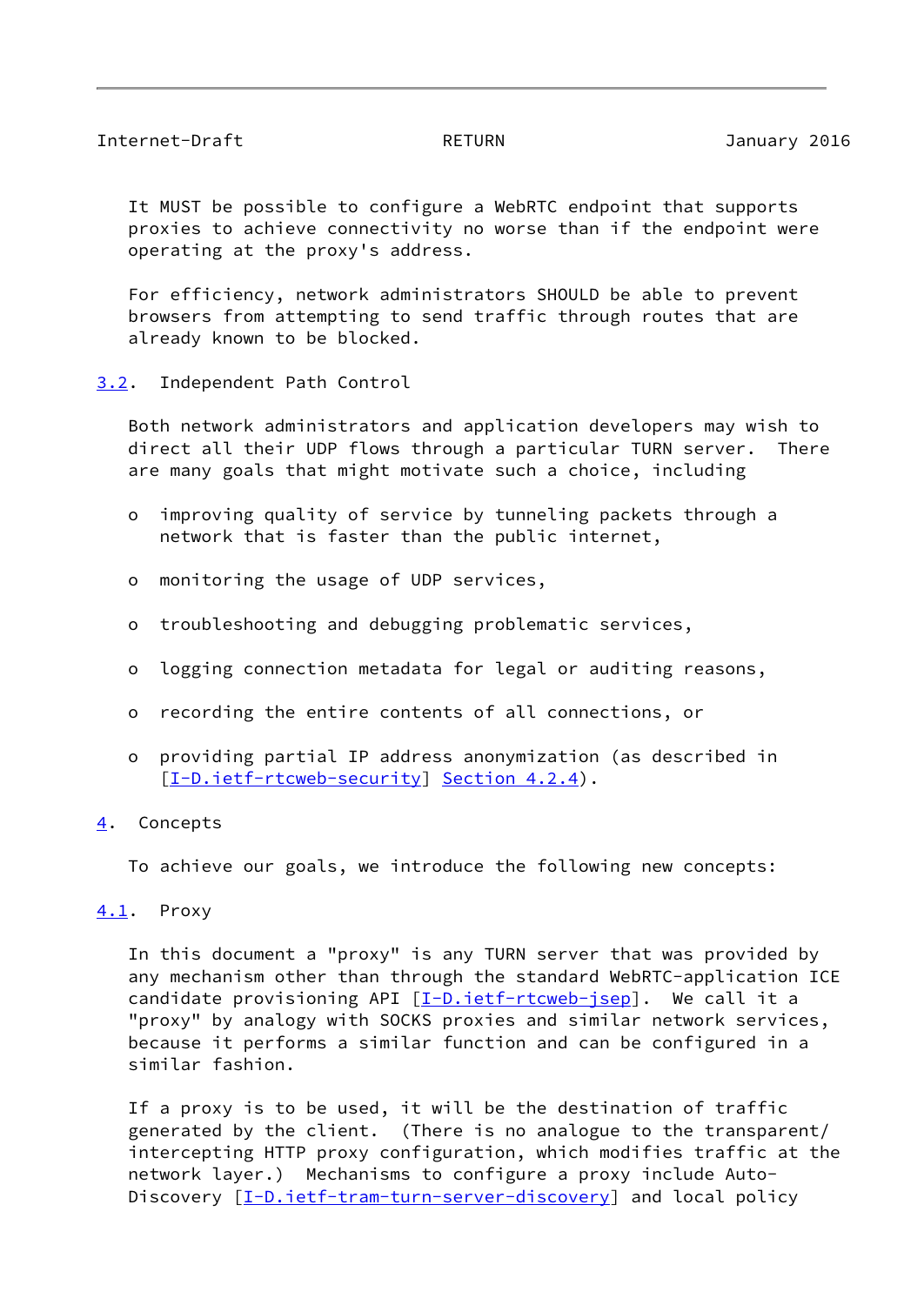([\[I-D.ietf-rtcweb-jsep](#page-18-5)], "ICE candidate policy").

Schwartz & Uberti Expires July 29, 2016 [Page 9]

<span id="page-10-1"></span>Internet-Draft RETURN January 2016

 In an application context, a proxy may be "active" (producing candidates) or "inactive" (not in use, having no effect on the context).

<span id="page-10-0"></span>[4.2](#page-10-0). Virtual interface

 A typical WebRTC browser endpoint may have multiple network interfaces available, such as wired ethernet, wireless ethernet, and WAN. In this document, a "virtual interface" is a procedure for generating ICE candidates that are not simply generated by a particular physical interface. A virtual interface can produce "host", "server-reflexive", and "relay" candidates, but may be restricted to only some type of candidate (e.g. UDP-only).

<span id="page-10-2"></span>[4.3](#page-10-2). Proxy configuration leakiness

 "Leakiness" is an attribute of a proxy configuration. This document defines two values for the "leakiness" of a proxy configuration: "leaky" and "sealed". Proxy configuration, including leakiness, may be set by local policy ([\[I-D.ietf-rtcweb-jsep](#page-18-5)], "ICE candidate policy") or other mechanisms.

 A leaky configuration adds a proxy and also allows the browser to use routes that transit directly via the endpoint's physical interfaces (not through the proxy). In a leaky configuration, setting a proxy augments the available set of ICE candidates. Multiple leaky configuration proxies may therefore be active simultaneously.

 A sealed proxy configuration requires the browser to route all WebRTC traffic through the proxy, eliminating all ICE candidates that do not go through the proxy. Only one sealed proxy may be active at a time.

 Leaky proxy configurations allow more efficient routes to be selected. For example, two peers on the same LAN can connect directly (peer to peer) if a leaky proxy is enabled, but must "hairpin" through the TURN proxy if the configuration is sealed. However, sealed proxy configurations can be faster to connect, especially if many of the peer-to-peer routes that ICE will try first are blocked by the network's firewall policies.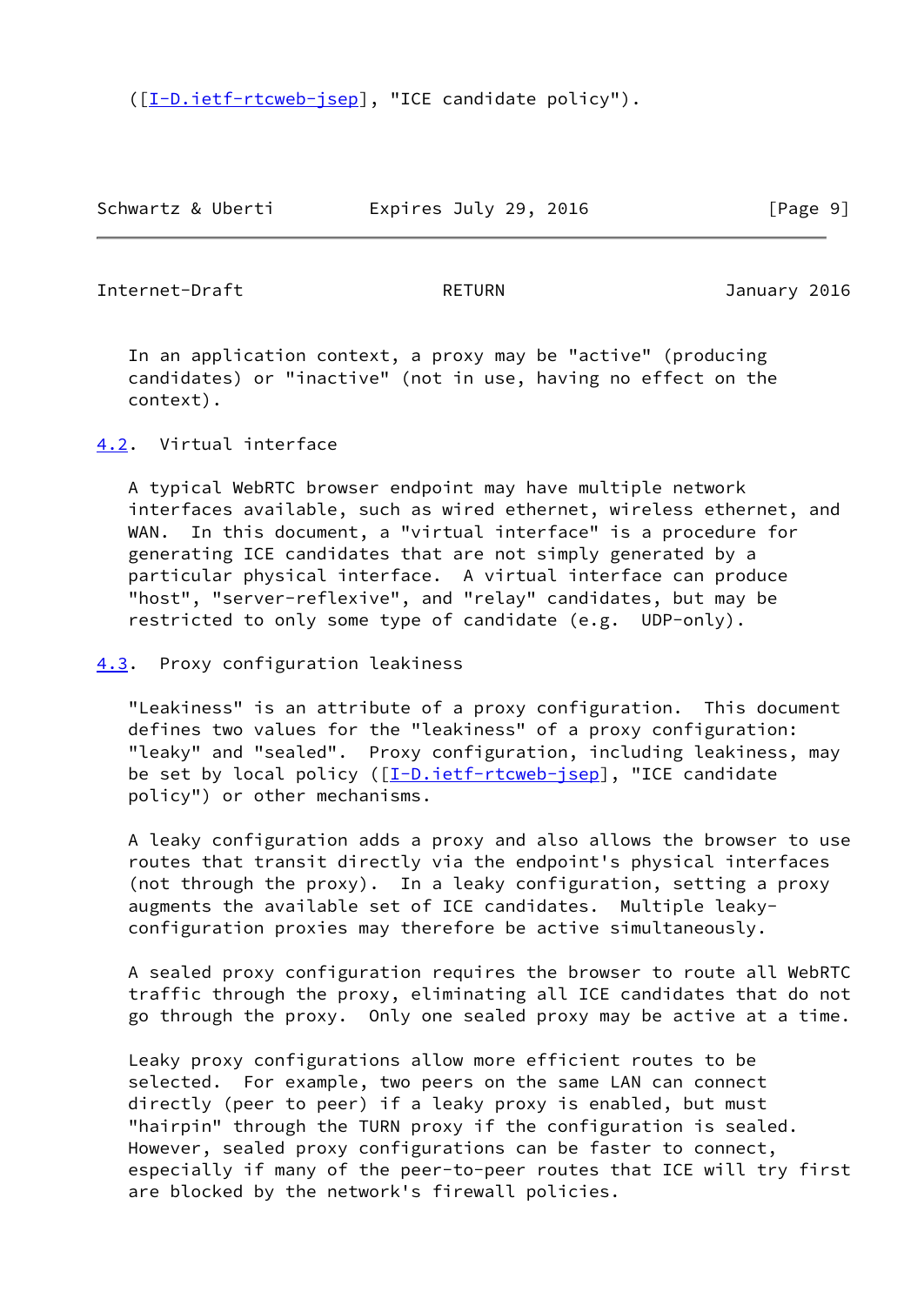### <span id="page-11-0"></span>[4.4](#page-11-0). Sealed proxy rank

 In some configurations, an endpoint may be subject to multiple sealed proxy settings at the same time. In that case, one of those settings will have highest rank, and it will be the active proxy. In a given application context (e.g. a webpage), there is at most one active sealed proxy. This document does not specify a representation for rank.

| Expires July 29, 2016<br>Schwartz & Uberti | [Page 10] |  |
|--------------------------------------------|-----------|--|
|--------------------------------------------|-----------|--|

<span id="page-11-2"></span>Internet-Draft RETURN January 2016

<span id="page-11-1"></span>[5](#page-11-1). Requirements

<span id="page-11-3"></span>[5.1](#page-11-3). ICE candidates produced in the presence of a proxy

When a proxy is configured, by Auto-Discovery or a proprietary means, the browser MUST NOT report a "relay" candidate representing the proxy. Instead, the browser MUST connect to the proxy and then, if the connection is successful, treat the TURN tunnel as a UDP-only virtual interface.

 For a virtual interface representing a TURN proxy, this means that the browser MUST report the public-facing IP address and port acquired through TURN as a "host" candidate, the browser MUST perform STUN through the TURN proxy (if STUN is configured), and it MUST perform TURN by recursive encapsulation through the TURN proxy, resulting in TURN candidates whose "raddr" and "rport" attributes match the acquired public-facing IP address and port on the proxy.

 Because the virtual interface has some additional overhead due to indirection, it SHOULD have lower priority than the physical interfaces if physical interfaces are also active. Specifically, even host candidates generated by a virtual interface SHOULD have priority 0 when physical interfaces are active (similar to **[\[RFC5245\]](https://datatracker.ietf.org/doc/pdf/rfc5245#section-4.1.2.2)** Section 4.1.2.2, "the local preference for host candidates from a VPN interface SHOULD have a priority of 0").

<span id="page-11-4"></span>[5.2](#page-11-4). Leaky proxy configuration

 If the active proxy for an application is leaky, the browser should undertake the standard ICE candidate discovery mechanism [\[RFC5245](https://datatracker.ietf.org/doc/pdf/rfc5245)] on the available physical and virtual interfaces.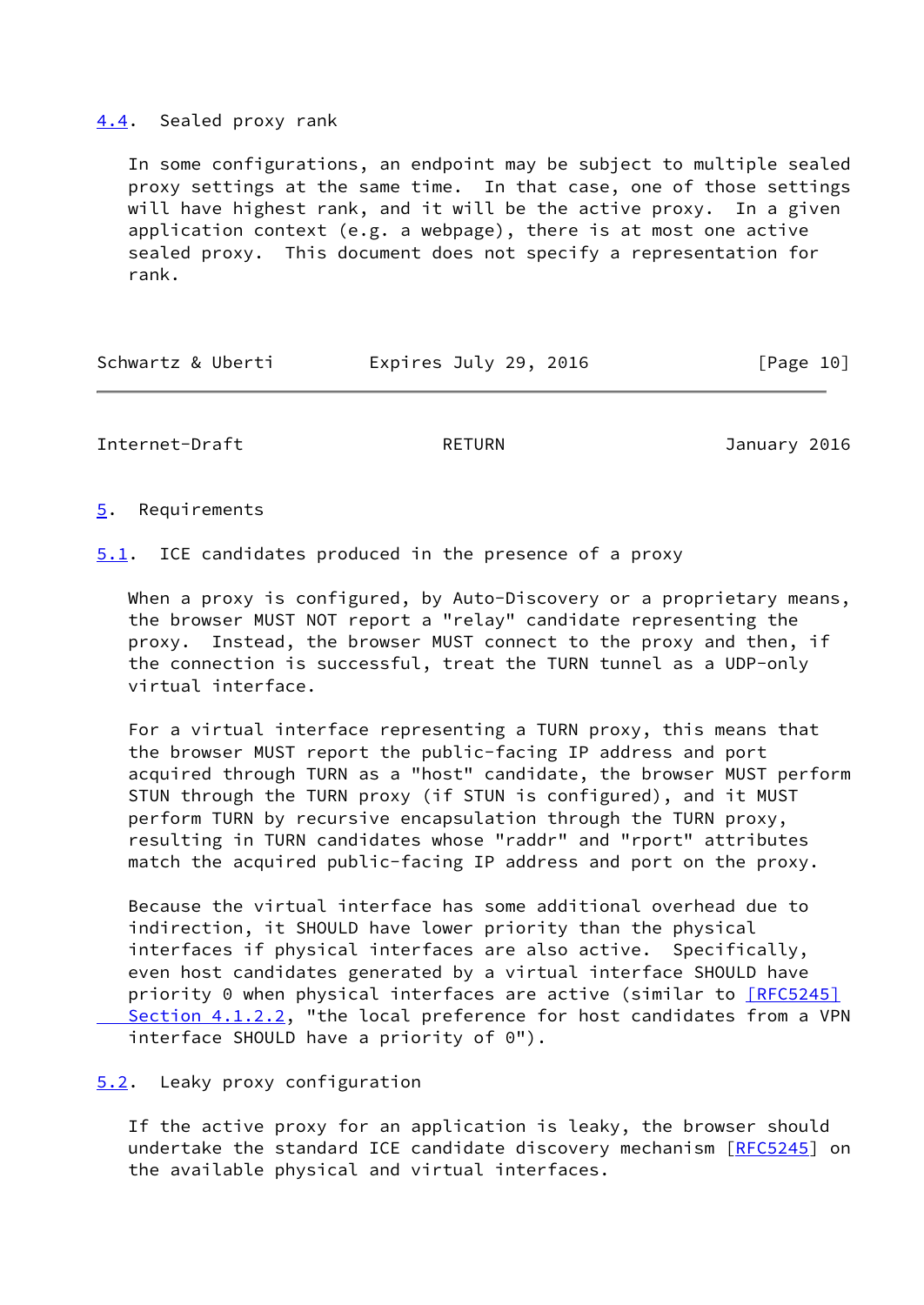### <span id="page-12-0"></span>[5.3](#page-12-0). Sealed proxy configuration

 If the active proxy for an application is sealed, the browser MUST NOT gather or produce any candidates on physical interfaces. The WebRTC implementation MUST direct its traffic from those interfaces only to the proxy, and perform ICE candidate discovery only on the single virtual interface representing the active proxy.

### <span id="page-12-1"></span>[5.4](#page-12-1). Proxy rank

 Any browser mechanism for specifying a proxy SHOULD allow the caller to indicate a higher rank than the proxy provided by Auto-Discovery [\[I-D.ietf-tram-turn-server-discovery](#page-19-1)].

| Schwartz & Uberti | Expires July 29, 2016 | [Page 11] |
|-------------------|-----------------------|-----------|
|                   |                       |           |

<span id="page-12-3"></span>Internet-Draft RETURN RETURN January 2016

## <span id="page-12-2"></span>[5.5](#page-12-2). Multiple physical interfaces

 Some operating systems allow the browser to use multiple interfaces to contact a single remote IP address. To avoid producing an excessive number of candidates, WebRTC endpoints MUST NOT use multiple physical interfaces to connect to a single proxy simultaneously. (If this were violated, it could produce a number of virtual interfaces equal to the product of the number of physical interfaces and the number of active proxies.)

 For strategies to choose the best interface for communication with a proxy, see [[I-D.reddy-mmusic-ice-best-interface-pcp\]](#page-19-2). Similar considerations apply when connecting to an application-specified TURN server in the presence of physical and virtual interfaces.

## <span id="page-12-4"></span>[5.6](#page-12-4). IPv4 and IPv6

 A proxy MAY have both an IPv4 and an IPv6 address (e.g. if the proxy is specified by DNS and has both A and AAAA records). The client MAY try both of these addresses, but MUST select one, preferring IPv6, before allocating any remote addresses. This corresponds to the the Happy Eyeballs [\[RFC6555](https://datatracker.ietf.org/doc/pdf/rfc6555)] procedure for dual-stack clients.

 A proxy MAY provide both IPv4 and IPv6 remote addresses to clients [\[RFC6156](https://datatracker.ietf.org/doc/pdf/rfc6156)]. A client SHOULD request both address families. If both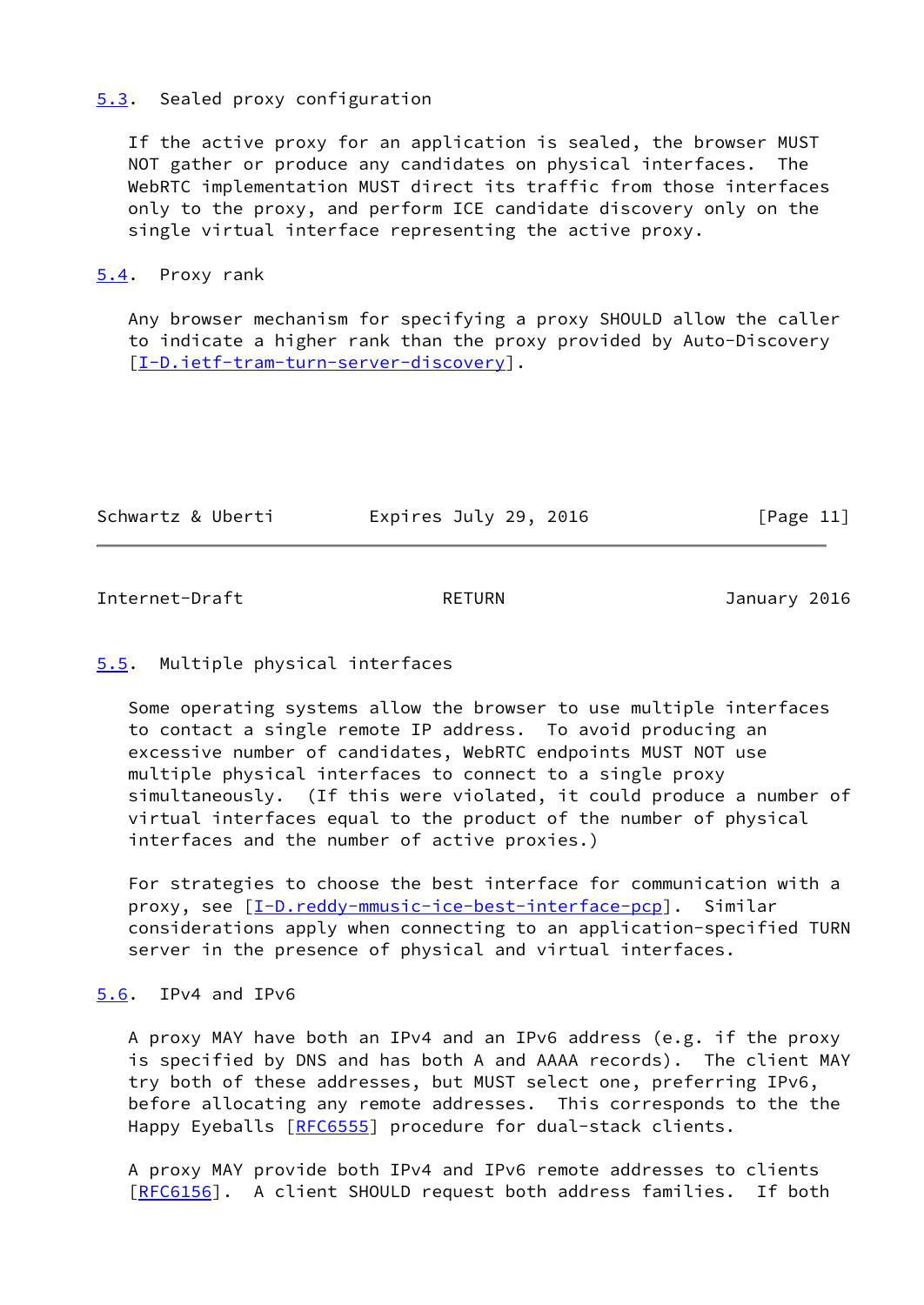requests are granted, the client SHOULD treat the two addresses as host candidates on a dual-stack virtual interface.

<span id="page-13-0"></span>[5.7](#page-13-0). Unspecified leakiness

 If a proxy configuration mechanism does not specify leakiness, browsers SHOULD treat the proxy as leaky. This is similar to current WebRTC implementations' behavior in the presence of SOCKS and HTTP proxies: the candidate allocation code continues to generate UDP candidates that do not transit through the proxy.

#### <span id="page-13-1"></span>[5.8](#page-13-1). Interaction with SOCKS5-UDP

The SOCKS5 proxy standard [[RFC1928](https://datatracker.ietf.org/doc/pdf/rfc1928)] permits compliant SOCKS proxies to support UDP traffic. However, most implementations of SOCKS5 today do not support UDP. Accordingly, WebRTC browsers MUST by default (i.e. unless deliberately configured otherwise) treat SOCKS5 proxies as leaky and having lower rank than any configured TURN proxies.

Schwartz & Uberti **Expires July 29, 2016** [Page 12]

<span id="page-13-3"></span>Internet-Draft RETURN January 2016

<span id="page-13-2"></span>[5.9](#page-13-2). Encapsulation overhead, fragmentation, and Path MTU

 Encapsulating a link in TURN adds overhead on the path between the client and the TURN server, because each packet must be wrapped in a TURN message. This overhead is sometimes doubled in RETURN proxying. To avoid excessive overhead, client implementations SHOULD use ChannelBind and ChannelData messages to connect and send data through proxies and application TURN servers when possible. Clients MAY buffer messages to be sent until the ChannelBind command completes (requiring one round trip to the proxy), or they MAY use CreatePermission and Send messages for the first few packets to reduce startup latency at the cost of higher overhead.

 Adding overhead to packets on a link decreases the effective Maximum Transmissible Unit on that link. Accordingly, clients that support proxying MUST NOT rely on the effective MTU complying with the Internet Protocol's minimum MTU requirement.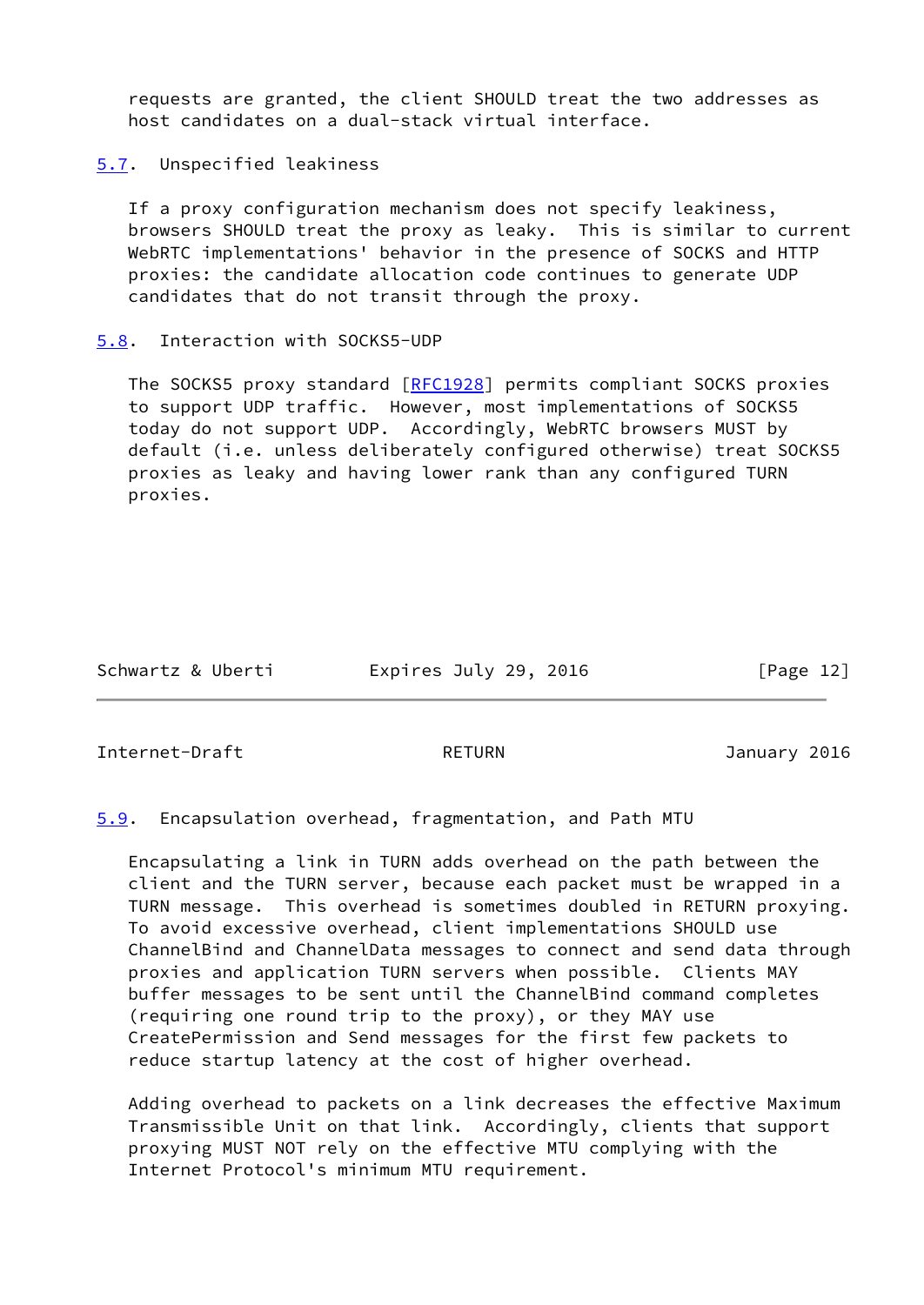ChannelData messages have constant overheard, enabling consistent effective PMTU, but Send messages do not necessarily have constant overhead. TURN messages may be fragmented and reassembled if they are not marked with the Don't Fragment (DF) IP bit or the DONT- FRAGMENT TURN attribute. Client implementors should keep this in mind, especially if they choose to implement PMTU discovery through the proxy.

<span id="page-14-0"></span>[5.10](#page-14-0). Interaction with alternate TURN server fallback

As per  $[REC5766]$ , a TURN server MAY respond to an Allocate request with an error code of 300 and an ALTERNATE-SERVER indication. When connecting to proxies or application TURN servers, clients SHOULD attempt to connect to the specified alternate server in accordance with [\[RFC5766](https://datatracker.ietf.org/doc/pdf/rfc5766)]. The client MUST route a connection to the alternate server through the proxy if and only if the original connection attempt was routed through the proxy.

<span id="page-14-1"></span>[5.11](#page-14-1). Reusing the same TURN server

 It is possible that the same TURN server may appear more than once in the network path. For example, if both endpoints configure the same sealed proxy, then each peer will only provide candidates on this proxy. This is not a problem, and will work as expected.

 It is also possible that the same TURN server could be used by both the enterprise and the application. It might appear attractive to connect to this server only once, rathering connecting to it through itself, in order to avoid imposing unnecessary server load. However,

Schwartz & Uberti Expires July 29, 2016 [Page 13]

<span id="page-14-2"></span>Internet-Draft RETURN RETURN January 2016

 a RETURN client MUST connect to the server twice, even when this appears redundant, to ensure correct session attribution.

 For example, consider a TURN service operator that issues different authentication credentials to different customers, and then allows each customer to observe the source and destination IP addresses used with their credentials. Suppose the application and enterprise both have accounts on this service: the application uses it to prevent the enterprise from learning its peers' IP addresses, and the enterprise uses it to prevent the application from learning its employees' IP addresses. If the client only connects to the service once, then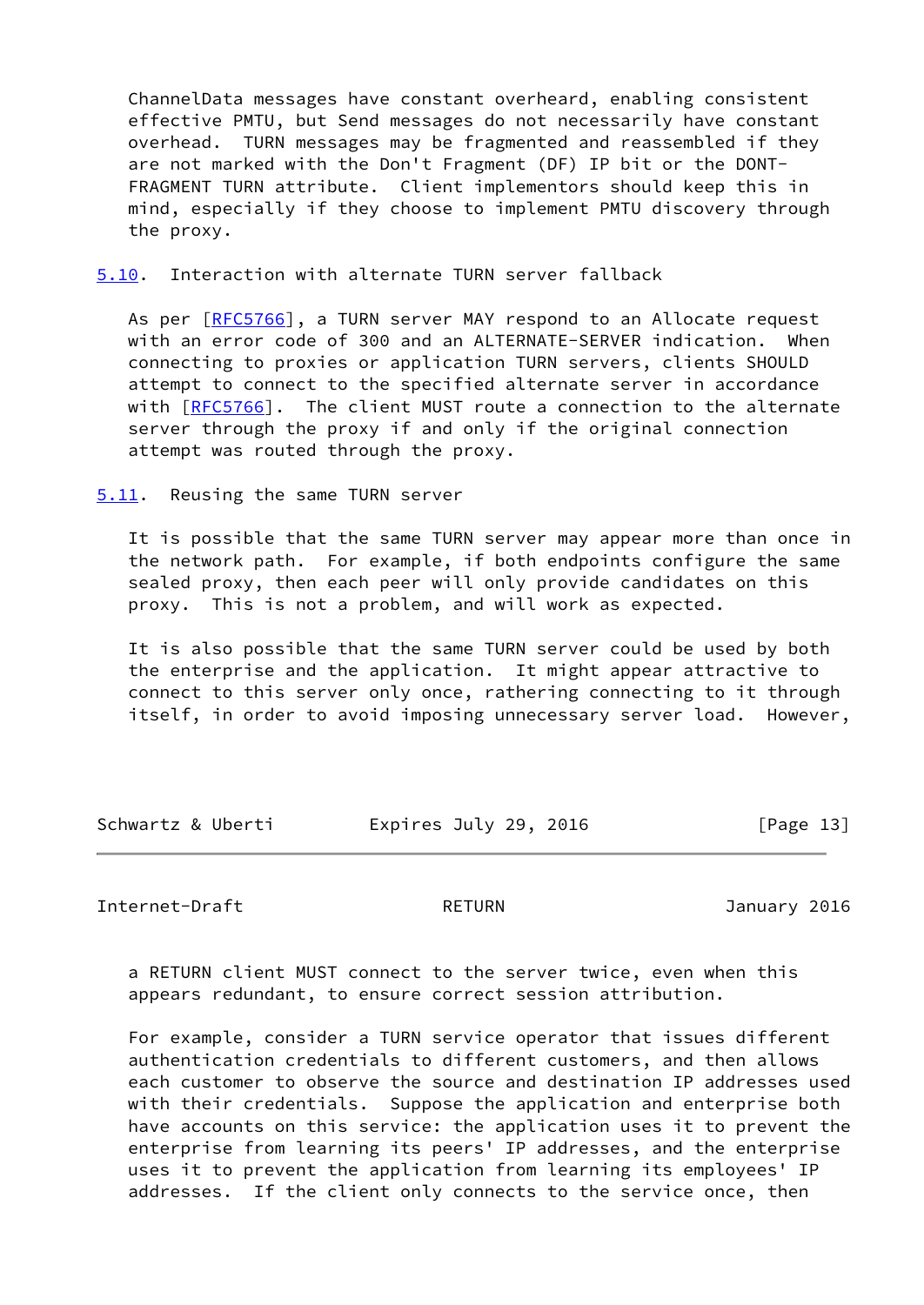either the enterprise or the application will learn IP address information (via the TURN provider's metadata reporting) that was meant to be kept secret.

 As a result of this requirement, it is possible for the same TURN server to appear up to four times in a RETURN network path: once as each peer's application's TURN server, and once as each peer's sealed proxy.

<span id="page-15-0"></span>[6](#page-15-0). Examples

<span id="page-15-2"></span>[6.1](#page-15-2). Firewalled enterprise network with a basic application

 In this example, an enterprise network is configured with a firewall that blocks all UDP traffic, and a TURN server is advertised for Auto-Discovery in accordance with [\[I-D.ietf-tram-turn-server-discovery](#page-19-1)]. The proxy leakiness of the TURN server is unspecified, so the browser treats it as leaky.

 The application specifies a STUN and TURN server on the public net. In accordance with the ICE candidate gathering algorithm [RFC 5245](https://datatracker.ietf.org/doc/pdf/rfc5245) [\[RFC5245](https://datatracker.ietf.org/doc/pdf/rfc5245)], it receives a set of candidates like:

- 1. A host candidate acquired from one interface.
	- \* e.g. candidate:1610808681 1 udp 2122194687 [internal ip addr for interface 0] 63555 typ host generation 0
- 2. A host candidate acquired from a different interface.
	- \* e.g. candidate:1610808681 1 udp 2122194687 [internal ip addr for interface 1] 54253 typ host generation 0
- 3. The proxy, as a host candidate.
	- \* e.g. candidate:3458234523 1 udp 24584191 [public ip addr for the proxy] 54606 typ host generation 0

| Schwartz & Uberti | Expires July 29, 2016 | [Page 14] |
|-------------------|-----------------------|-----------|
|-------------------|-----------------------|-----------|

<span id="page-15-1"></span>Internet-Draft RETURN January 2016

 4. The virtual interface also generates a STUN candidate, but it is eliminated because it is redundant with the host candidate, as noted in [\[RFC5245](https://datatracker.ietf.org/doc/pdf/rfc5245)] Sec 4.1.2..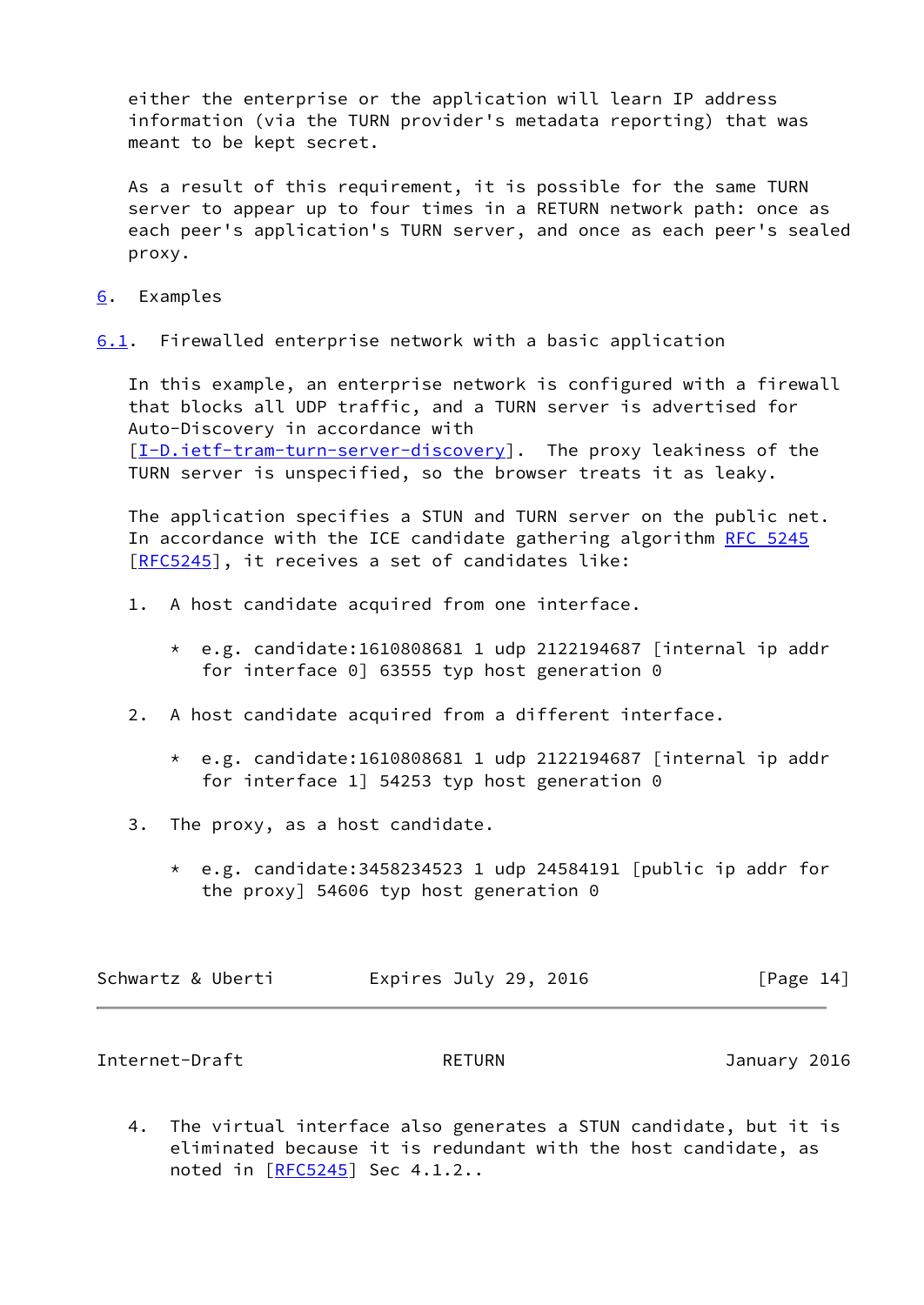- 5. The application-provided TURN server as seen through the virtual interface. (Traffic through this candidate is recursively encapsulated.)
	- $*$  e.g. candidate:702786350 1 udp 24583935 [public ip addr of the application TURN server] 52631 typ relay raddr [public ip addr for the proxy] rport 54606 generation 0

 There are no STUN or TURN candidates on the physical interfaces, because the application-specified STUN and TURN servers are not reachable through the firewall.

 If the remote peer is within the same network, it may be possible to establish a direct connection using both peers' host candidates. If the network prevents this kind of direct connection, the path will instead take a "hairpin" route through the enterprise's proxy, using one peer's physical "host" candidate and the other's virtual "host" candidate, or (if that is also disallowed by the network configuration) a "double hairpin" using both endpoints' virtual "host" candidates.

<span id="page-16-0"></span>[6.2](#page-16-0). Conflicting proxies configured by Auto-Discovery and local policy

 Consider an enterprise network with TURN and HTTP proxies advertised for Auto-Discovery with unspecified leakiness (thus defaulting to leaky). The browser endpoint configures an additional TURN proxy by a proprietary local mechanism.

 If the locally configured proxy is leaky, then the browser MUST produce candidates representing any physical interfaces (including SSLTCP routes through the HTTP proxy), plus candidates for both UDP only virtual interfaces created by the two TURN servers.

 There MUST NOT be any candidate that uses both proxies. Multiple configured proxies are not chained recursively.

 If the locally configured proxy is "sealed", then the browser MUST produce only candidates from the virtual interface associated with that proxy.

 If both proxies are configured for "sealed" use, then the browser MUST produce only candidates from the virtual interface associated with the proxy with higher rank.

| Schwartz & Uberti | Expires July 29, 2016 | [Page $15$ ] |
|-------------------|-----------------------|--------------|
|-------------------|-----------------------|--------------|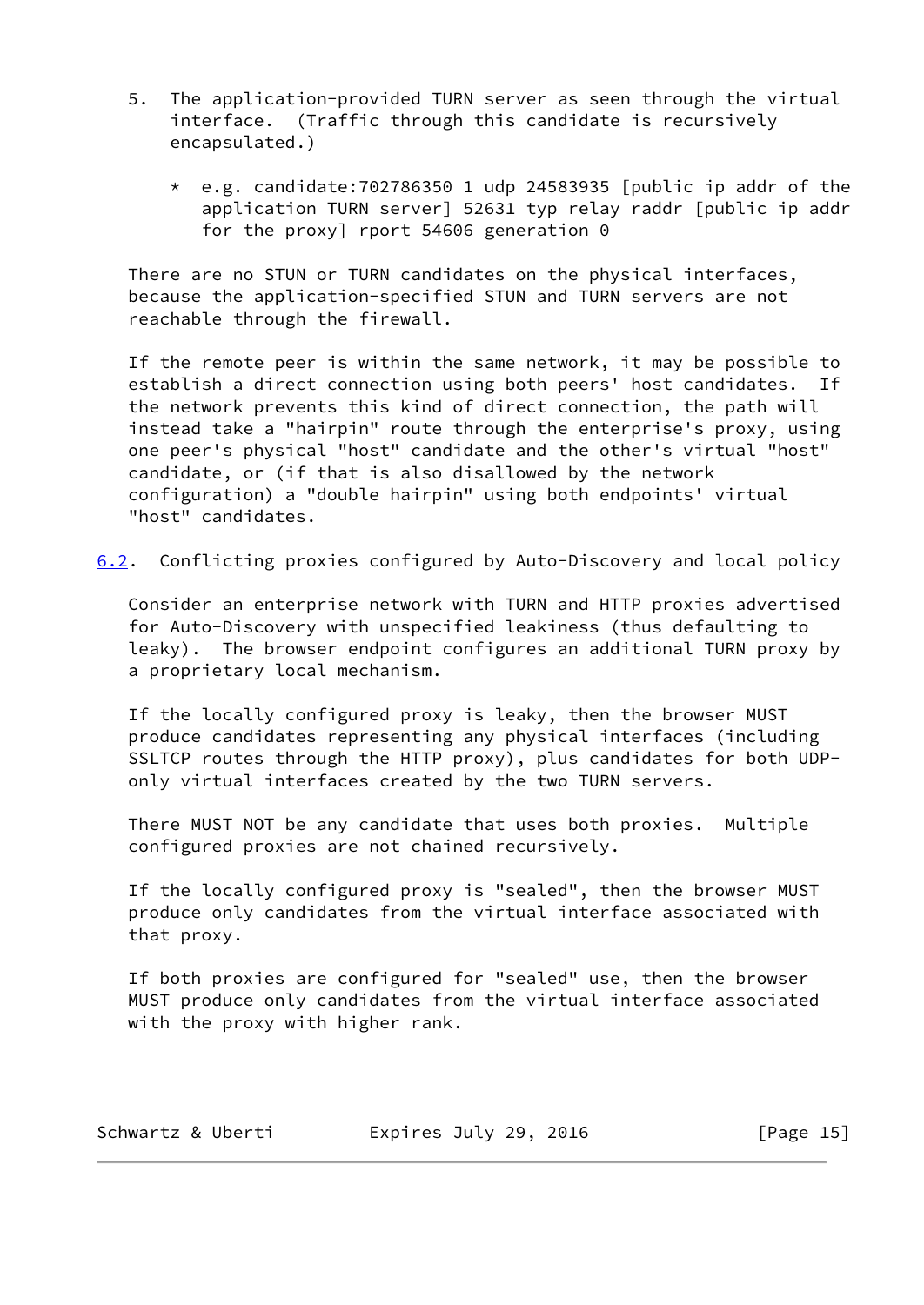## <span id="page-17-1"></span><span id="page-17-0"></span>[7](#page-17-0). Security Considerations

 A RETURN proxy can capture, block, and otherwise interfere with all of its clients' WebRTC network activity. Therefore, browsers and other WebRTC endpoints MUST NOT use RETURN proxies that are provided by untrusted sources. For example, endpoints MUST NOT implement a configuration based on unauthenticated network multicast (e.g. mDNS) unless the endpoint will only be used on networks where all other users are fully trusted to intercept all WebRTC traffic. In contrast, endpoints MAY implement mechanisms to configure RETURN proxies by system-wide policy, which can only be modified by trusted system administrators.

 This document describes web browser behaviors that, if implemented correctly, allow users to achieve greater identity-confidentiality during WebRTC calls under certain configurations.

 If a site administrator offers the site's users a TURN proxy, websites running in the users' browsers will be able to initiate a UDP-based WebRTC connection to any UDP transport address via the proxy. Websites' connections will quickly terminate if the remote endpoint does not reply with a positive indication of ICE consent, but no such restriction applies to other applications that access the TURN server. Administrators should take care to provide TURN access credentials only to the users who are authorized to have global UDP network access.

 TURN proxies and application TURN servers can provide some privacy protection by obscuring the identity of one peer from the other. However, unencrypted TURN provides no additional privacy from an observer who can monitor the link between the TURN client and server, and even encrypted TURN ([\[I-D.ietf-tram-stun-dtls](#page-19-3)] Section 4.6) does not provide significant privacy from an observer who sniff traffic on both legs of the TURN connection, due to packet timing correlations.

<span id="page-17-2"></span>[8](#page-17-2). IANA Considerations

This document requires no actions from IANA.

<span id="page-17-3"></span>[9](#page-17-3). Acknowledgements

 Thanks to Harald Alvestrand, Philipp Hancke, Tirumaleswar Reddy, Alan Johnston, John Yoakum, and Cullen Jennings for suggestions to improve the content and presentation. Special thanks to Alan Johnston for contributing the visual overview in **[Section 2.](#page-3-0)**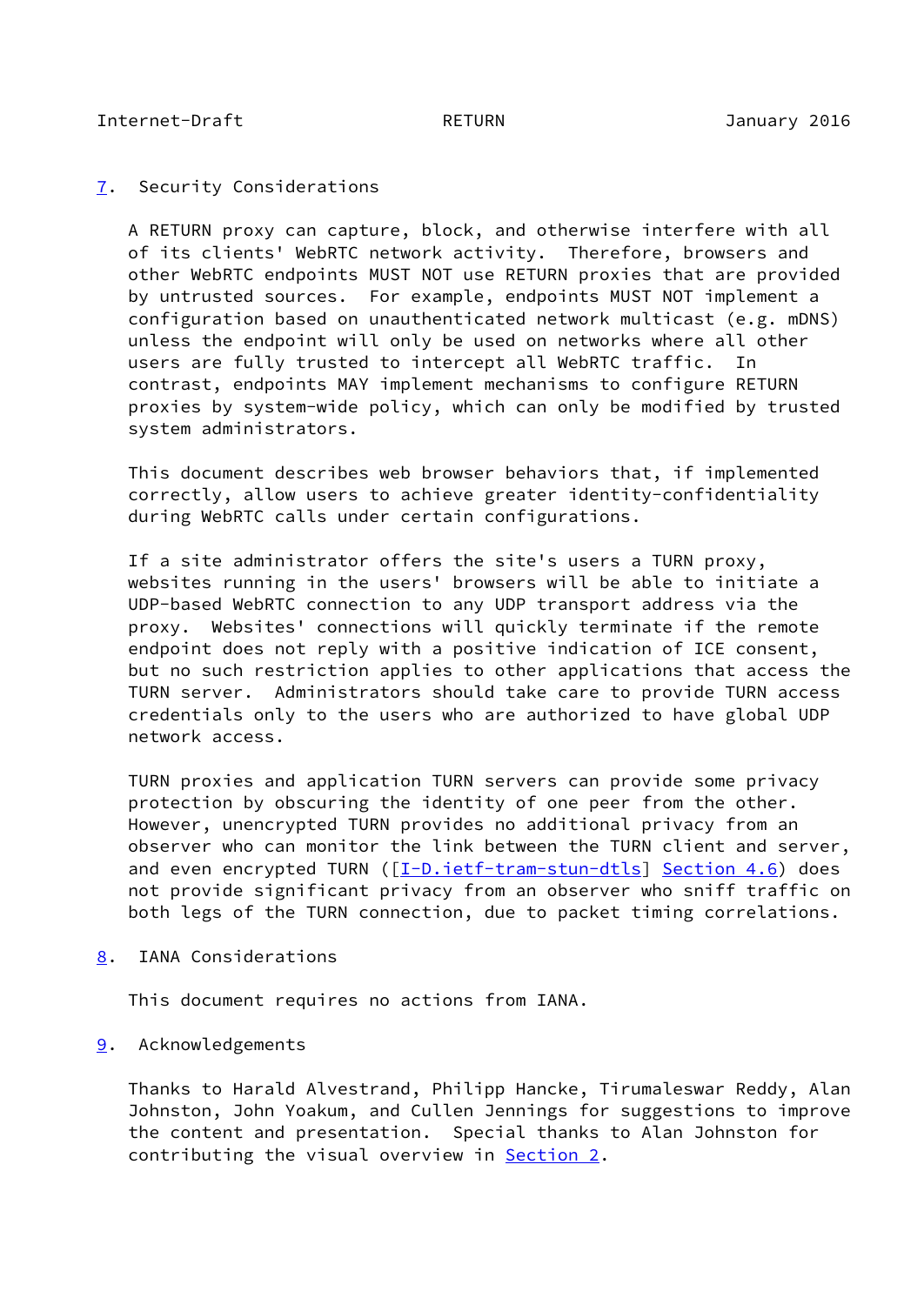### <span id="page-18-1"></span>Internet-Draft RETURN RETURN January 2016

- <span id="page-18-0"></span>[10.](#page-18-0) References
- <span id="page-18-5"></span><span id="page-18-2"></span>[10.1](#page-18-2). Normative References
	- [I-D.ietf-rtcweb-jsep] Uberti, J. and C. Jennings, "Javascript Session Establishment Protocol", [draft-ietf-rtcweb-jsep-06](https://datatracker.ietf.org/doc/pdf/draft-ietf-rtcweb-jsep-06) (work in progress), February 2014.
	- [RFC1928] Leech, M., Ganis, M., Lee, Y., Kuris, R., Koblas, D., and L. Jones, "SOCKS Protocol Version 5", [RFC 5766](https://datatracker.ietf.org/doc/pdf/rfc5766), March 1996.
	- [RFC5245] Rosenberg, J., "Interactive Connectivity Establishment (ICE): A Protocol for Network Address Translator (NAT) Traversal for Offer/Answer Protocols", [RFC 5245](https://datatracker.ietf.org/doc/pdf/rfc5245), April 2010.
	- [RFC5766] Mahy, R., Matthews, P., and J. Rosenberg, "Traversal Using Relays around NAT (TURN): Relay Extensions to Session Traversal Utilities for NAT (STUN)", [RFC 5766](https://datatracker.ietf.org/doc/pdf/rfc5766), April 2010.
	- [RFC6156] Camarillo, G., Novo, O., and S. Perreault, "Traversal Using Relays around NAT (TURN) Extension for IPv6", [RFC](https://datatracker.ietf.org/doc/pdf/rfc6156) [6156,](https://datatracker.ietf.org/doc/pdf/rfc6156) April 2011.
	- [RFC6555] Wing, D. and A. Yourtchenko, "Happy Eyeballs: Success with Dual-Stack Hosts", [RFC 6555](https://datatracker.ietf.org/doc/pdf/rfc6555), April 2012.
- <span id="page-18-6"></span><span id="page-18-4"></span><span id="page-18-3"></span>[10.2](#page-18-3). Informative References
	- [I-D.ietf-rtcweb-security] Rescorla, E., "Security Considerations for WebRTC", ietf rtcweb-security-07 (work in progress), July 2014.
	- [I-D.ietf-rtcweb-use-cases-and-requirements] Holmberg, C., Hakansson, S., and G. Eriksson, "Web Real- Time Communication Use-cases and Requirements", ietf rtcweb-use-cases-and-requirements-14 (work in progress), February 2014.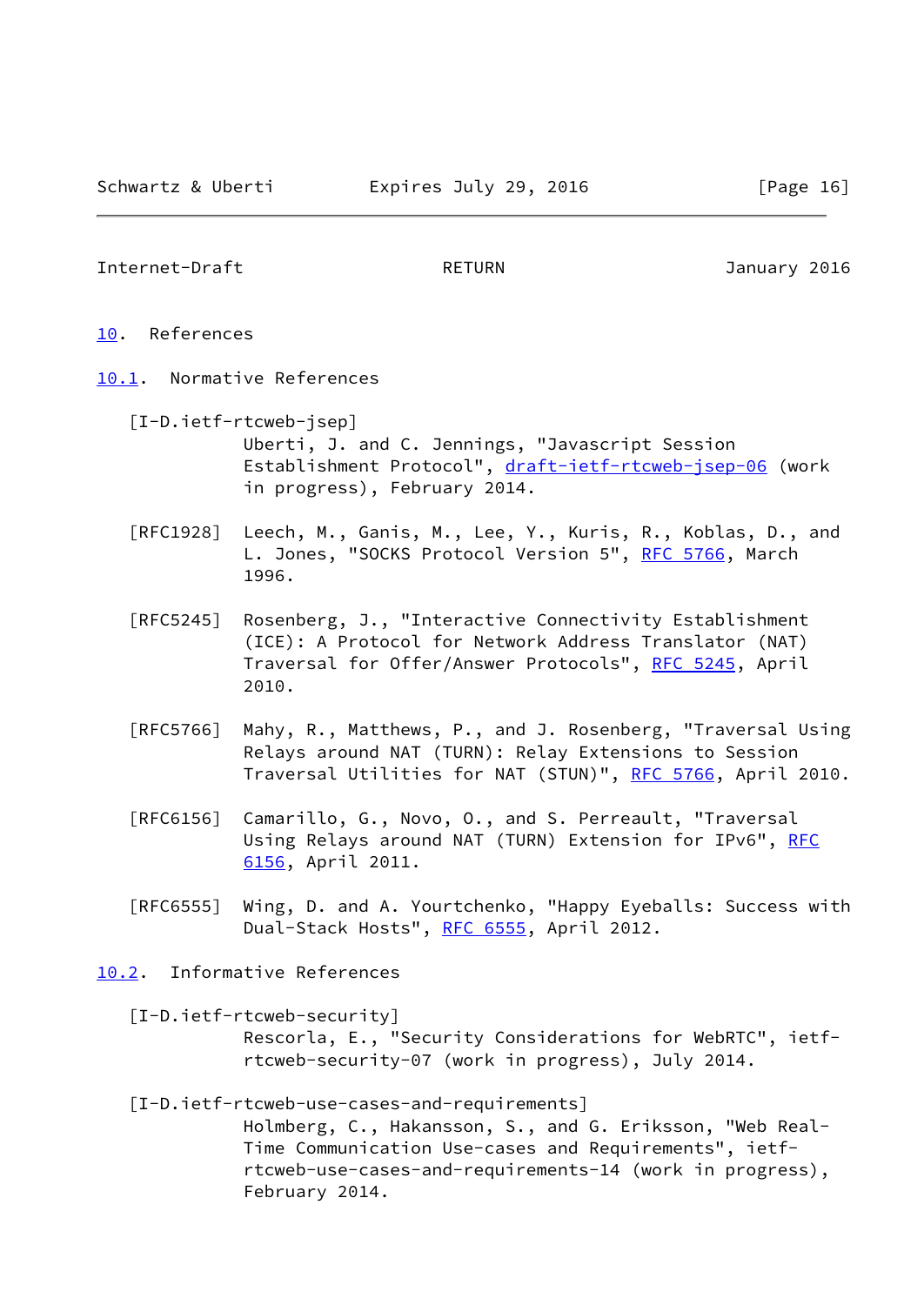## <span id="page-19-3"></span>[I-D.ietf-tram-stun-dtls]

 Petit-Huguenin, M. and G. Salgueiro, "Datagram Transport Layer Security (DTLS) as Transport for Session Traversal Utilities for NAT (STUN)", ietf-rtcweb-use-cases-and requirements-14 (work in progress), June 2014.

Schwartz & Uberti Expires July 29, 2016 [Page 17]

<span id="page-19-0"></span>Internet-Draft RETURN January 2016

<span id="page-19-1"></span> [I-D.ietf-tram-turn-server-discovery] Patil, P., Reddy, T., and D. Wing, "TURN Server Auto Discovery", [draft-ietf-tram-turn-server-discovery-00](https://datatracker.ietf.org/doc/pdf/draft-ietf-tram-turn-server-discovery-00) (work in progress), July 2014.

<span id="page-19-2"></span>[I-D.reddy-mmusic-ice-best-interface-pcp]

 Reddy, T., Wing, D., VerSteeg, B., Penno, R., and V. Singh, "Improving ICE Interface Selection Using Port Control Protocol (PCP) Flow Extension", [draft-ietf-tram](https://datatracker.ietf.org/doc/pdf/draft-ietf-tram-turn-server-discovery-00) [turn-server-discovery-00](https://datatracker.ietf.org/doc/pdf/draft-ietf-tram-turn-server-discovery-00) (work in progress), October 2013.

Authors' Addresses

 Benjamin M. Schwartz Google, Inc. 111 8th Ave New York, NY 10011 USA

Email: bemasc@webrtc.org

 Justin Uberti Google, Inc. 747 6th Street South Kirkland, WA 98033 USA

Email: justin@uberti.name